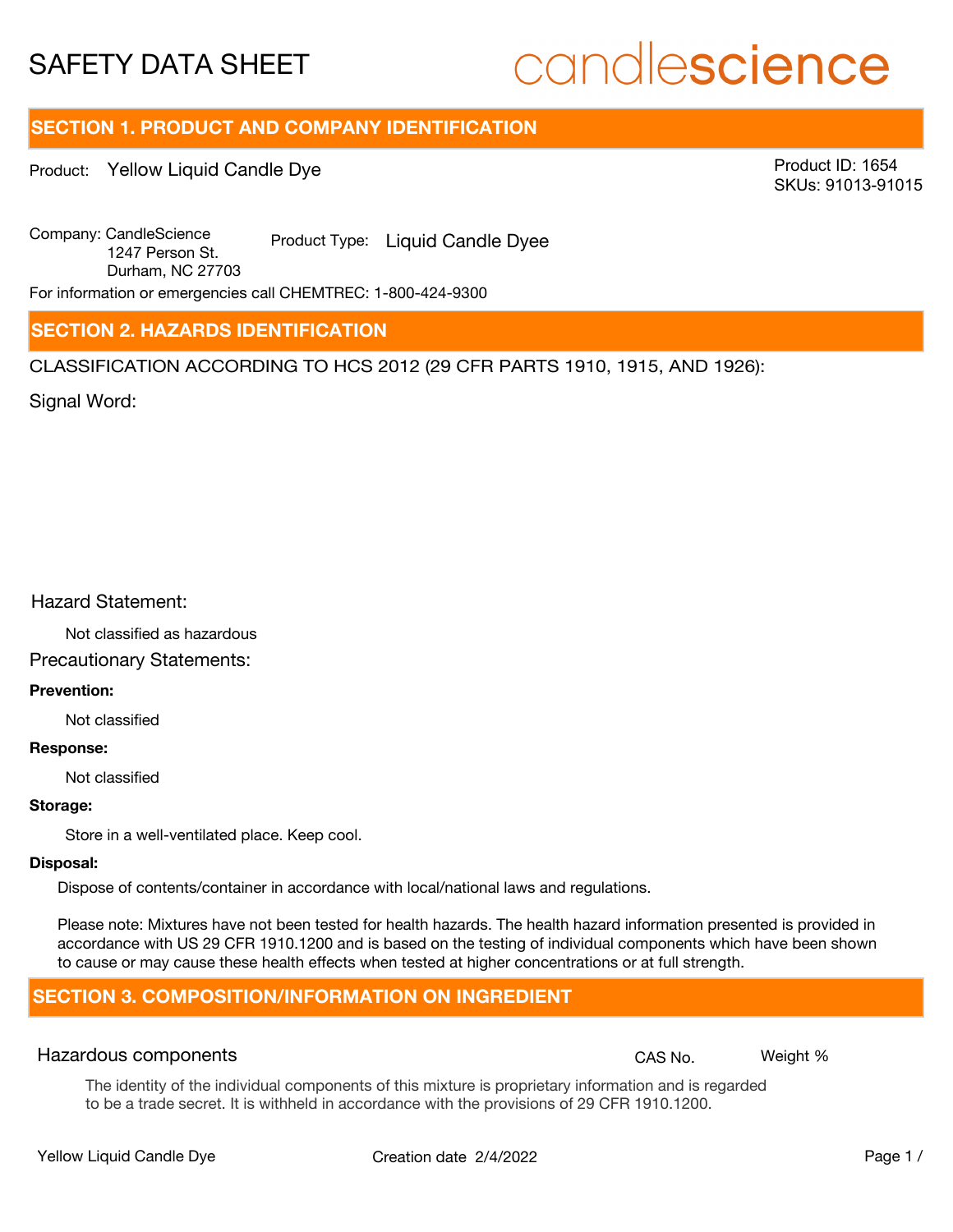# candlescience

# **SECTION 4. FIRST AID MEASURES**

### Inhalation:

Allow victim to breathe fresh air. Allow the victim to rest.

### Skin contact:

Remove affected clothing and wash all exposed skin area with mild soap and water, followed by warm water rinse. Eye contact:

Rinse immediately with plenty of water. Obtain medical attention if pain, blinking or redness persist.

### Ingestion:

Rinse mouth. Do NOT induce vomiting. Immediately call a POISON CENTER or doctor/physician. Obtain emergency medical attention.

### Most important symptoms:

Not expected to present a significant hazard under anticipated conditions of normal use.

Indication of immediate medical attention:

Treat symptomatically.

### General information:

Never give anything by mouth to an unconscious person. If you feel unwell, seek medical advice

# **SECTION 5. FIREFIGHTING MEASURES**

### Suitable extinguishing media:

Foam, carbon dioxide, dry chemical, water jet or spray.

### Unsuitable extinguishing media:

Gaseous extinguishing media are not to be used.

### Specific hazards:

During fire, gases hazardous to health may be formed. Do not allow run-off from fire fighting to enter drains or water courses.

### Special fire fighting procedures:

Wear self-contained breathing apparatus for firefighting. Move containers from fire area if it can be done safely. Use water spray jet to protect personnel and to cool endangered containers.

# **SECTION 6. ACCIDENTAL RELEASE MEASURES**

### Personal precautions, protective equipment and emergency procedures:

Evacuate personnel to safe areas. Remove all sources of ignition. Ensure adequate ventilation. Keep people away from and upwind of spill/leak. Wear appropriate protective equipment and clothing during clean-up.

### Environmental precautions:

Do not allow to enter into soil/subsoil. Do not allow to enter into surface water or drains. Dispose of in accordance with local regulations. Local authorities should be advised if significant spillage cannot be contained.

### Methods and materials for containment and cleaning up:

Soak up with inert absorbent material (e.g. sand, silica gel, vermiculite). Keep in suitable and closed containers for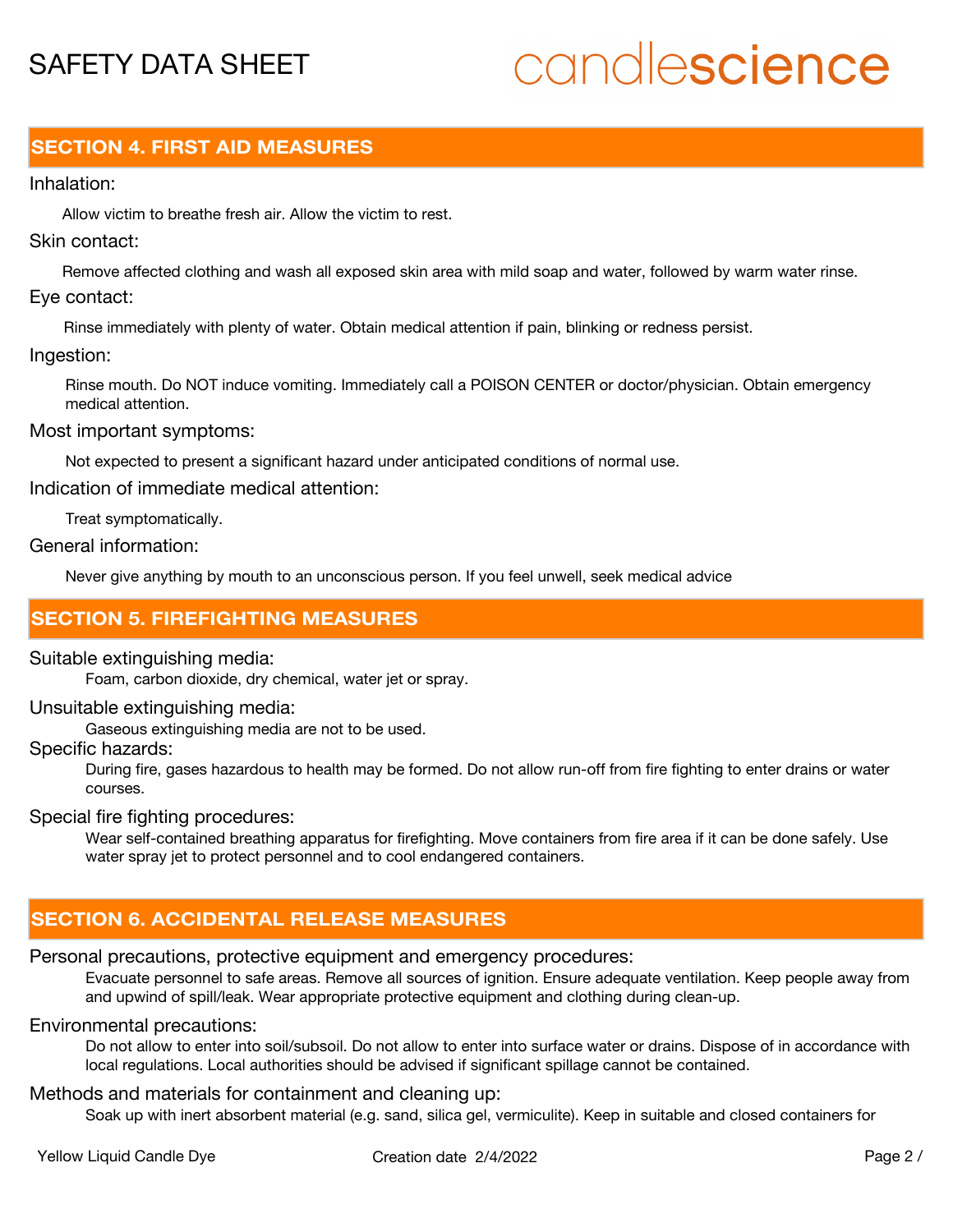# candlescience

disposal. Clean contaminated floors and objects thoroughly while observing environmental regulations.

### **SECTION 7. HANDLING AND STORAGE**

### Precautions for safe handling:

Avoid contact with skin and eyes. Avoid prolonged inhalation of vapors. Wash hands and other exposed areas with mild soap and water before eating, drinking or smoking and when leaving work. Handle in accordance with good industrial hygiene and safety practices.

### Conditions for safe storage, including any incompatibilities:

Store in tightly closed and upright container in a cool, dry, ventilated area. Store away from light, heat, and sources of ignition.

## **SECTION 8. EXPOSURE CONTROLS/PERSONAL PROTECTION**

### Exposure Guidelines:

### Appropriate Engineering Controls:

### **Ventilation:**

Use engineering controls to maintain airborne levels below exposure limit requirements or guidelines. If there are no applicable exposure limit requirements or guidelines, use only with adequate ventilation. Local exhaust ventilation may be necessary for some operations.

### Personal Protective Equipment:

### **Eye protection:**

Ensure that eyewash stations and safety showers are close to the workstation location. Chemical resistant goggles must be worn.

#### **Hand protection:**

Wear chemical resistant gloves suitable for this material as determined by a hazard assessment. Gloves should be discarded and replaced if there is any indication of degradation or chemical breakthrough.

#### **Skin and body protection:**

Wear protective clothing suitable for this material as determined by a hazard assessment.

### **Respiratory protection:**

Respiratory protection should be worn when workplace exposures exceed exposure limit requirements or guidelines. If there are no applicable exposure limits or guidelines, use an approved respirator where there is a potential for adverse effects, including but not limited to respiratory irritation or odor, where indicated or required by the exposure assessment. Selection of air-purifying or positive-pressure supplied air will depend on the results of the exposure assessment which includes an evaluation of the specific operations and the actual or potential airborne concentrations. The type of cartridge or filter to be used must be selected and approved for the chemical, class, or classes of chemicals likely to be encountered in the workplace. For emergency conditions, use an approved positive-pressure self-contained breathing apparatus.

#### **General hygiene considerations:**

Handle in accordance with good industrial hygiene and safety practice. Remove contaminated clothing and protective equipment before entering eating areas. Wash hands before breaks and immediately after handling the product.

## **SECTION 9. PHYSICAL AND CHEMICAL PROPERTIES**

Appearance: Liquid

Color: Yellow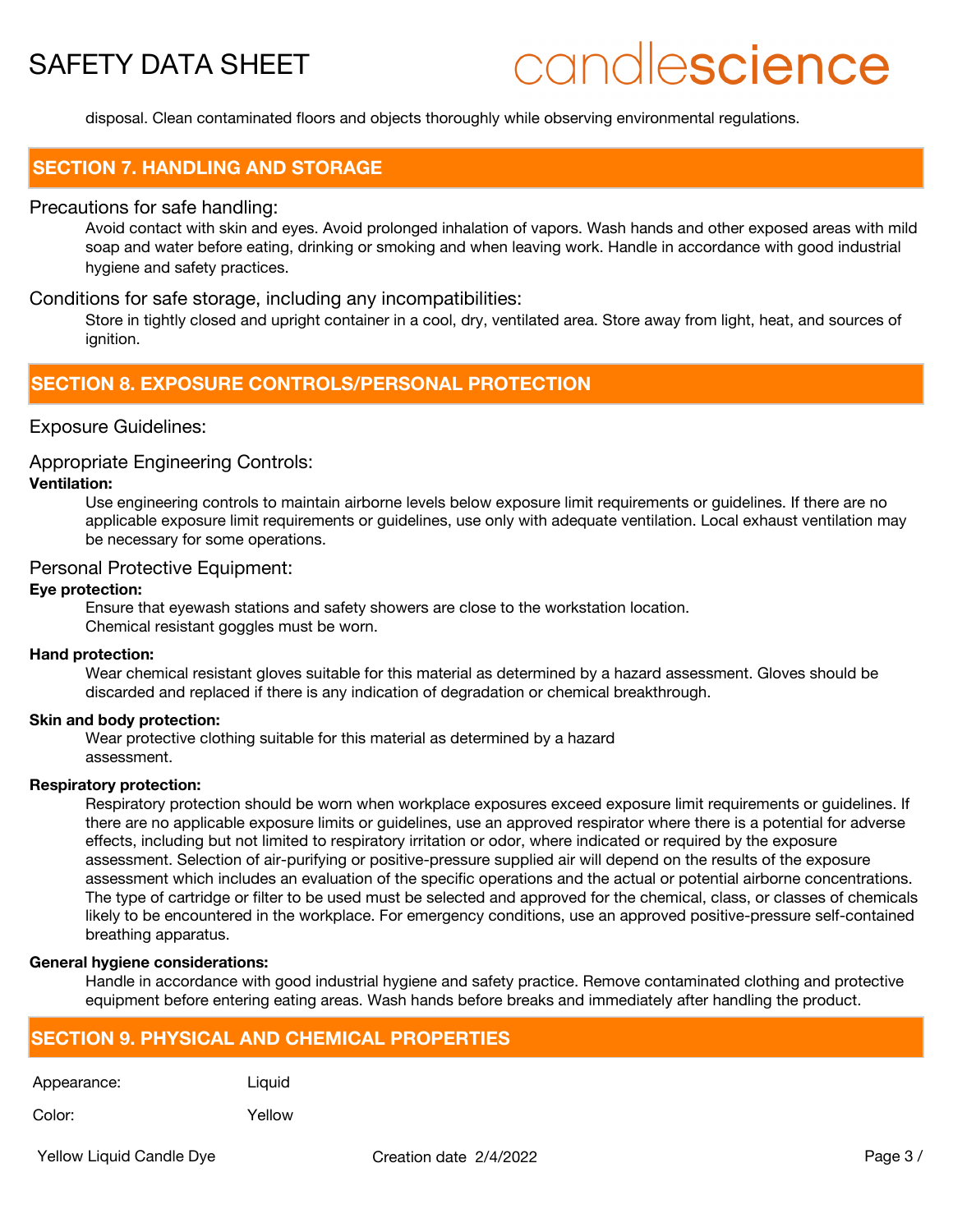| Odor:                                         | Characteristic                    |
|-----------------------------------------------|-----------------------------------|
| Odor threshold:                               | N/A                               |
| pH:                                           | N/A                               |
| Melting point:                                | N/A                               |
| Boiling point:                                | N/A                               |
| Flashpoint:                                   | $>93.33$ °C<br>$\circ$ F<br>> 200 |
| Evaporation Rate (Butyl Acetate $= 1$ ):      | N/A                               |
| Flammability (solid, gas):                    | N/A                               |
| Upper lower flammability or explosive limits: | N/A                               |
| Vapor density (Air=1):                        | N/A                               |
| Vapor pressure:                               | N/A                               |
| Specific gravity (H2O=1):                     | N/A                               |
| Solubility in water:                          | N/A                               |
| Solubility in other solvents:                 | N/A                               |
| Partition coefficient: n-octanol/water:       | N/A                               |
| Auto-ignition temperature:                    | N/A                               |
| Decomposition temperature:                    | N/A                               |
| Kinematic viscosity:                          | N/A                               |
| Dynamic viscosity:                            | 62 cP                             |
| Explosive properties:                         | N/A                               |
| Oxidizing properties:                         | N/A                               |
| Refractive index:                             | N/A                               |

# **SECTION 10. STABILITY AND REACTIVITY**

## **Chemical stability:**

The product is stable and non-reactive under normal conditions of use, storage and transport.

## **Possibility of hazardous reactions:**

Material is stable under normal conditions.

### **Conditions to avoid:**

Heat, flames and sparks. Temperature extremes and direct sunlight.

### **Incompatible materials:**

Strong oxidizing agents. Strong acids. Strong Bases.

### **Hazardous decomposition products:**

No hazardous decomposition products are known.

# **SECTION 11. TOXICOLOGICAL INFORMATION**

# candlescience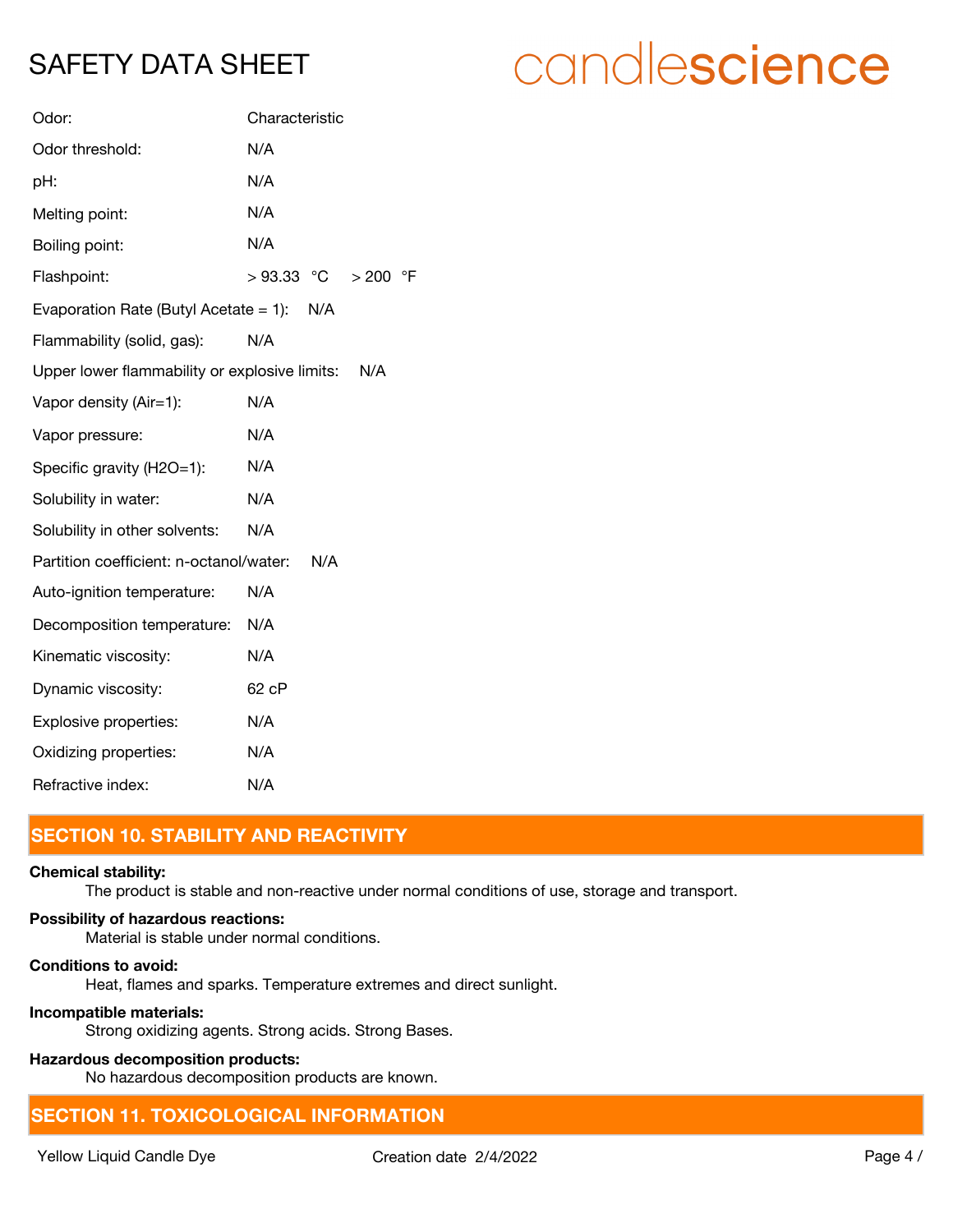# candlescience

### **Acute oral toxicity:**

Not classified

### **Acute dermal toxicity:**

Not classified

### **Acute inhalation toxicity:**

Not classified

### **Skin corrosion/irritation:**

Not classified

### **Serious eye damage/eye irritation:**

Not classified

### **Respiratory or skin sensitization:**

Not classified

### **Mutagenicity:**

Not classified

### **Reproductive toxicity:**

Not classified

### **Carcinogenicity:**

Not classified

Please note: Mixtures have not been tested for health hazards. The health hazard information presented is provided in accordance with US 29 CFR 1910.1200 and is based on the testing of individual components which have been shown to cause or may cause these health effects when tested at higher concentrations or at full strength.

# **SECTION 12. ECOLOGICAL INFORMATION**

### **Ecotoxicity:**

Not classified

**Persistence and Degradability:**

Not established

### **Bioaccumulation:**

Not established

## **Other Adverse Effects:**

## **SECTION 13. DISPOSAL CONSIDERATIONS**

#### **Disposal instructions:**

Collect and reclaim or dispose in sealed containers at licensed waste disposal site. Do not allow this material to drain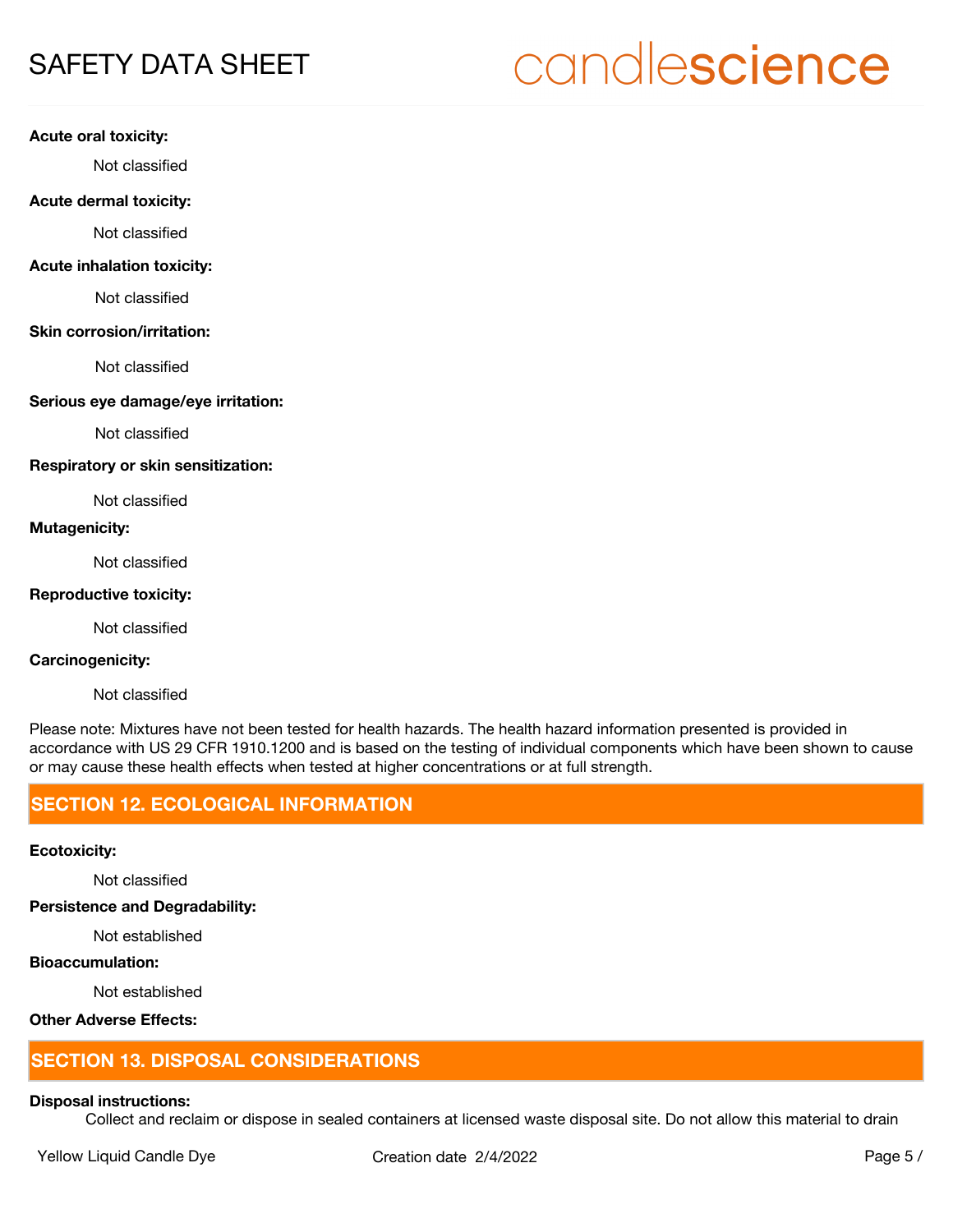# candlescience

into sewers/water supplies. Do not contaminate ponds, waterways or ditches with chemical or used container. Dispose of contents/container in accordance with local/regional/national/international regulations.

### **Local disposal regulations:**

Dispose in accordance with all applicable regulations.

### **Hazardous waste code:**

The waste code should be assigned in discussion between the user, the producer and the waste disposal company.

### **Waste from residues/unused products:**

Dispose of in accordance with local regulations. Empty containers or liners may retain some product residues. This material and its container must be disposed of in a safe manner.

### **Contaminated packaging:**

Since emptied containers may retain product residue, follow label warnings even after container is emptied. Empty containers should be taken to an approved waste handling site for recycling or disposal.

| <b>SECTION 14. TRANSPORT INFORMATION</b> |                                  |
|------------------------------------------|----------------------------------|
| <b>IATA UN Number:</b>                   | Not regulated as dangerous goods |
| <b>IATA UN Proper Shipping Name:</b>     |                                  |
| <b>IATA Transport Hazard Class:</b>      |                                  |
| <b>IATA Packing group:</b>               |                                  |
| <b>IATA Environmental Hazards:</b>       |                                  |
| <b>IATA ERG Codes:</b>                   |                                  |
| <b>IATA Special Precautions:</b>         |                                  |
| <b>IATA Other Information:</b>           |                                  |
| <b>IMDG UN Number:</b>                   | Not regulated as dangerous goods |
| <b>IMDG UN Proper Shipping Name:</b>     |                                  |
| <b>IMDG Transport Hazard Class:</b>      |                                  |
| <b>IMDG Packing Group:</b>               |                                  |
| <b>IMDG Environmental Hazards:</b>       |                                  |
| <b>IMDG EMS:</b>                         |                                  |
| <b>IMDG Special Precautions:</b>         |                                  |
| <b>IMDG Transport in Bulk:</b>           |                                  |

# **SECTION 15. REGULATORY INFORMATION**

### **California Proposition 65 List:**

This material is not known to contain any chemicals currently listed as carcinogens or reproductive toxins.

### **SARA 302 Components:**

No chemicals in this material are subject to the reporting requirements of SARA Title III, Section 302. **SARA 313 Components:**